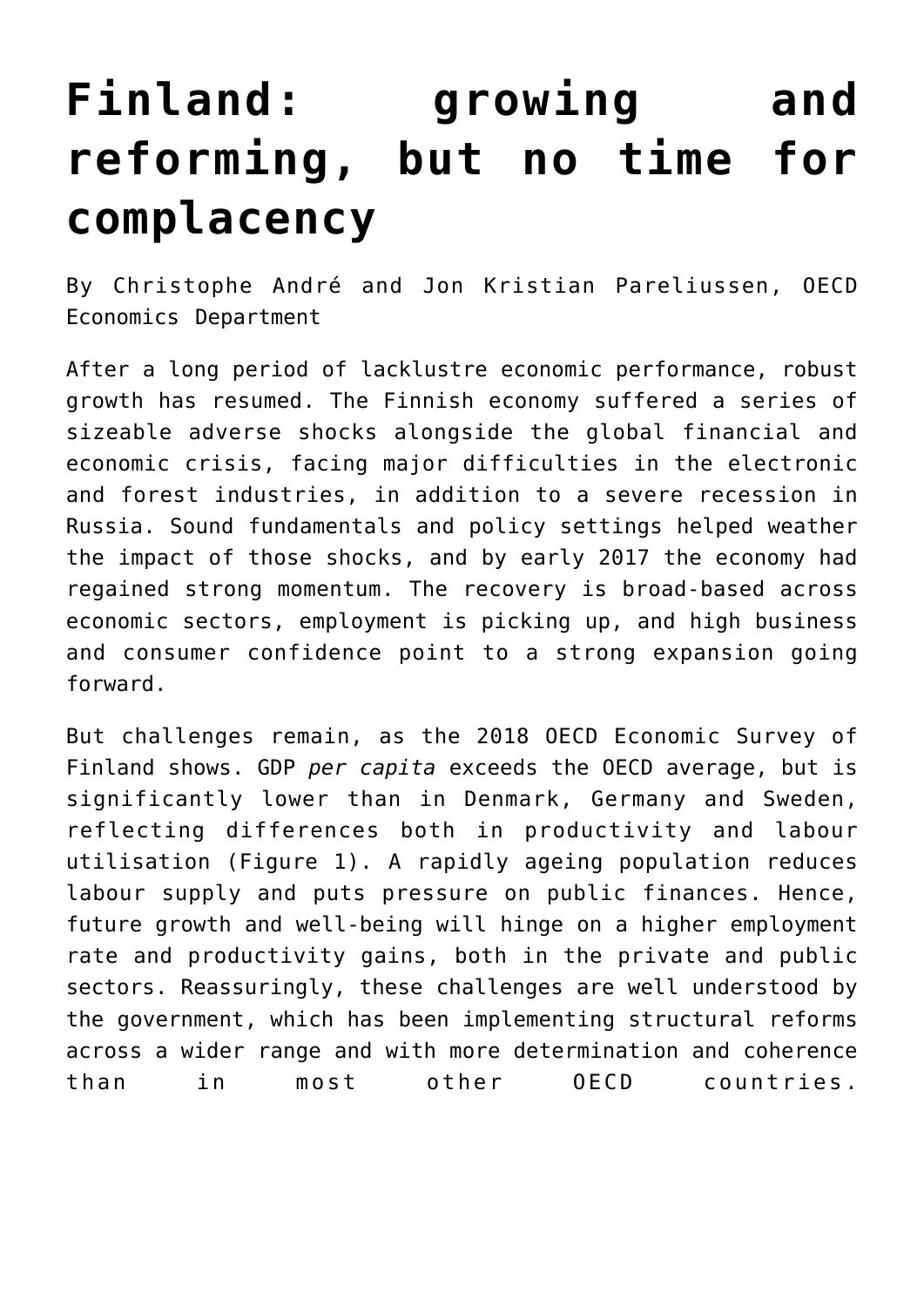

Figure 1. GDP per capita and employment rate are below the other Nordics

Many of these reforms concern the labour market. The 2016 Competitiveness Pact between the government and the social partners lowers unit labour costs by about 4% from 2017 by internal devaluation. The social partners have also moved from a system of national-level collective agreements towards a system of "organised decentralisation", where sector-level collective agreements are coordinated following the lead of export industries, and more leeway is given to local-level bargaining. Furthermore, the duration of unemployment benefits was reduced by 100 days in 2017, a job search requirement and a new activation model for the unemployed were introduced, the trial period for new hires was extended and education made more modular and nimble to better respond to evolving skill needs.

The health, social services and regional government reform will shift the responsibility for organising health care and social services from municipalities to 18 newly created autonomous counties from January 2020, bringing the subnational government structure closer to that of the other Nordic countries. Goals of the reform include providing people with more equal services, increasing freedom of choice and improving the sustainability of general government finances. The reform is welcome, and its success is crucial to meet the needs of an ageing population and ensure long-term fiscal sustainability (Figure 2).

Source: OECD Economic Outlook database; and OECD Labour Force Statistics database.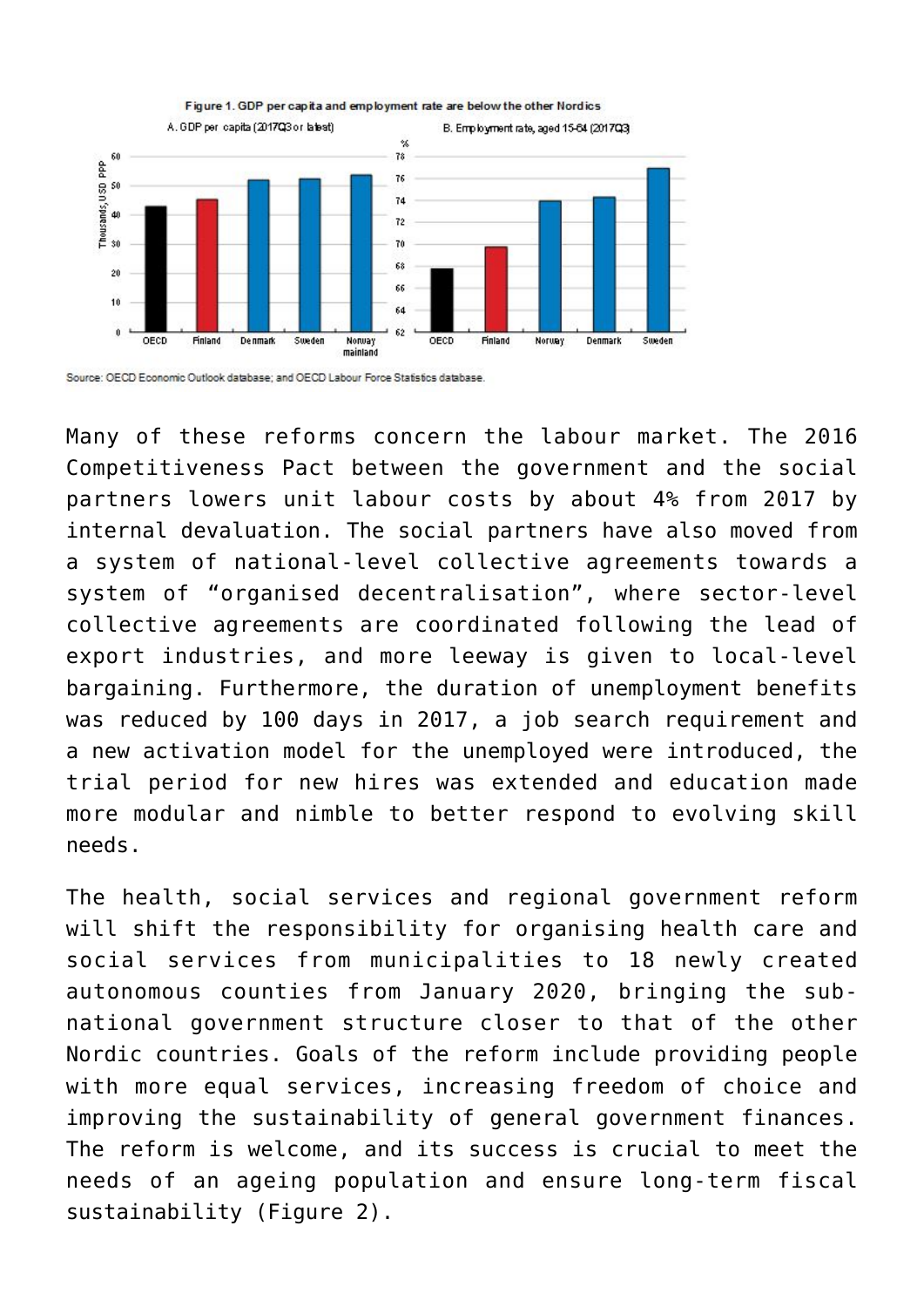



1. Economic Outlook No.102 projections are used until 2019. Thereafter, in the ageing-related cost pressure scenario, increases in health and long term care spending are based on the cost pressure scenario in de la Maisonneuve and Oliveira Martins (2013), and increases in pension outlays are based on OECD (2017c). The cost containment scenario assumes that reforms to the provision of health care and social services reduce growth in related spending by half. The higher employment scenario assumes cost containment in age-related spending and a higher employment rate of the population aged 15-64, which rises to 74% in 2030. Source: OECD Economic Outlook database and OECD calculations.

The strong pick-up in economic growth and an impressive reform record are reasons for optimism, not complacency. Social welfare reform could boost employment further, as many unemployed today will see only small net income increases or even incur a loss upon return to work. Coordinating the tapering of various working-age benefits against earnings could drastically improve work incentives and transparency, while preserving the current level of social protection, and is hence [a more promising route for future reform than a basic](https://oecdecoscope.blog/2018/02/28/why-would-a-universal-credit-be-better-than-a-basic-income-for-finland/) [income.](https://oecdecoscope.blog/2018/02/28/why-would-a-universal-credit-be-better-than-a-basic-income-for-finland/) Furthermore, specific measures could lift work incentives for parents and older workers. Combined with the new income registry linking benefit payments to real-time incomes from 2019, such reforms would make for a truly efficient and inclusive benefit system, adapted to evolving work patterns. Work incentives could be further strengthened by reducing the tax burden on labour while further increasing indirect and property taxes and reducing tax expenditures. Such a tax shift, along with measures to support business development and entrepreneurship could also give productivity a welcome boost.